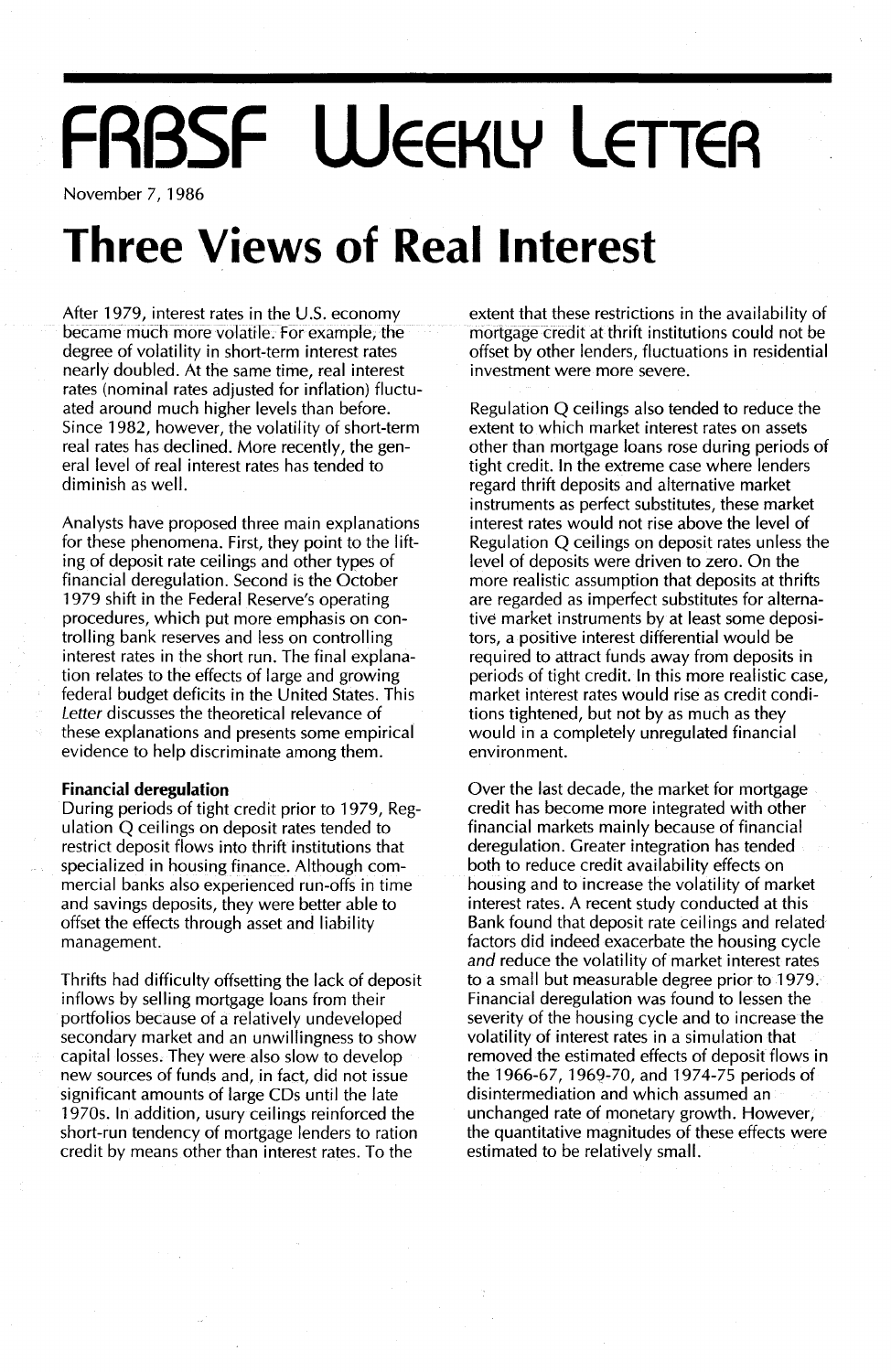# **FRBSF**

The simulated effects on interest rates are shown in the chart, which compares the historical path of the real, or inflation-adjusted, 6-month commercial paper rate over the period 1962 to 1985 with that resulting from the simulation where no credit availability effects are allowed to operate through the effects of deposit flows.

The simulation shows that, in the absence of credit availability effects, real interest rates would have risen by somewhat more in periods of tight credit. However, because the effects themselves are estimated to have been quite small, the estimated increase in the overall variability of real interest rates is also small. In the 1966 to 1975 period, the standard deviation of the real commercial paper rate from its average level rises from 131 basis points in the historical observation to 141 basis points in the simulation. This small rise indicates that financial deregulation produced only a 7.6 percent increase in the volatility of real short-term interest rates.

After 1979, the actual variability of real shortterm interest rates nearly doubled. Thus, the estimated effects of financial deregulation explain only a very small portion of the increased variability in real interest rates. Deregulation also does not fully explain the rise in the level of real interest rates after 1979. In the simulation, deregulation raised the levels of real interest rates very little, whereas the average level of real short-term rates increased about 400 basis points after 1979.

#### **Monetary policy**

One alternative explanation for the increase in the variability and level of real interest rates after 1979 is the effect of the Federal Reserve's switch in operating procedures in October of that year. The Federal Reserve put greater emphasis on controlling bank reserves and less on controlling interest rates in the short run. The new procedure should have increased the short-run volatility of interest rates because it meant that the Fed would no longer tend to accommodate short-run changes in the demand for money.

The Fed directed this new operating procedure at slowing the rate of monetary growth to reduce inflation. Reductions in monetary growth would

have produced temporary increases in the level of real interest rates until the price level had fully adjusted to a reduced stock of money. The slowing in monetary growth, thus, probably contributed to peaks in real interest rates from 1979 through 1982, but it cannot explain the continued high level of real interest rates since then.

In October 1982, when financial deregulation and disinflation were making monetary velocity much more unpredictable, the Federal Reserve shifted back to an operating procedure characterized by less precise short-run control over monetary growth. This shift provides a good explanation for the reduction in the volatility of interest rates that occurred after 1982. But real short-term interest rates were still about 200 basis points higher than in the pre-1979 period.

### **Large federal deficit**

The federal budget deficit is the most important reason for continued high U.S. real interest rates after 1982, and there have been two main facets to its impact. First, larger U.S. budget deficits tend to drive up the international level of real interest rates. Because the world capital market is highly integrated and securities are highly substitutable, real interest rates tend to be equated across countries.

The U.S. structural budget position (including state and local as well as federal governments) shifted from a surplus equal to 1.2 percent of GNP in 1979 to a deficit equal to 2.1 percent of GNP in 1986.At the same time, the budget deficits of other major industrialized countries have shown little long-term trend. Thus, the net effect of larger U.S. budget deficits should have been to increase the world level of real interest rates.

Second, even in a fully integrated world capital market, real interest rates take several years to equalize across countries after a disturbance. The initial effect of larger U.S. budget deficits is to drive up real interest rates at home compared to those abroad. This leads to an increase in *desired* net capital inflows, which generates an appreciation of the dollar. But the interest differential in favor of the  $U.S.$  causes the dollar to overshoot its long-run equilibrium. An expected future depreciation of the dollar compensates for the difference in real interest rates.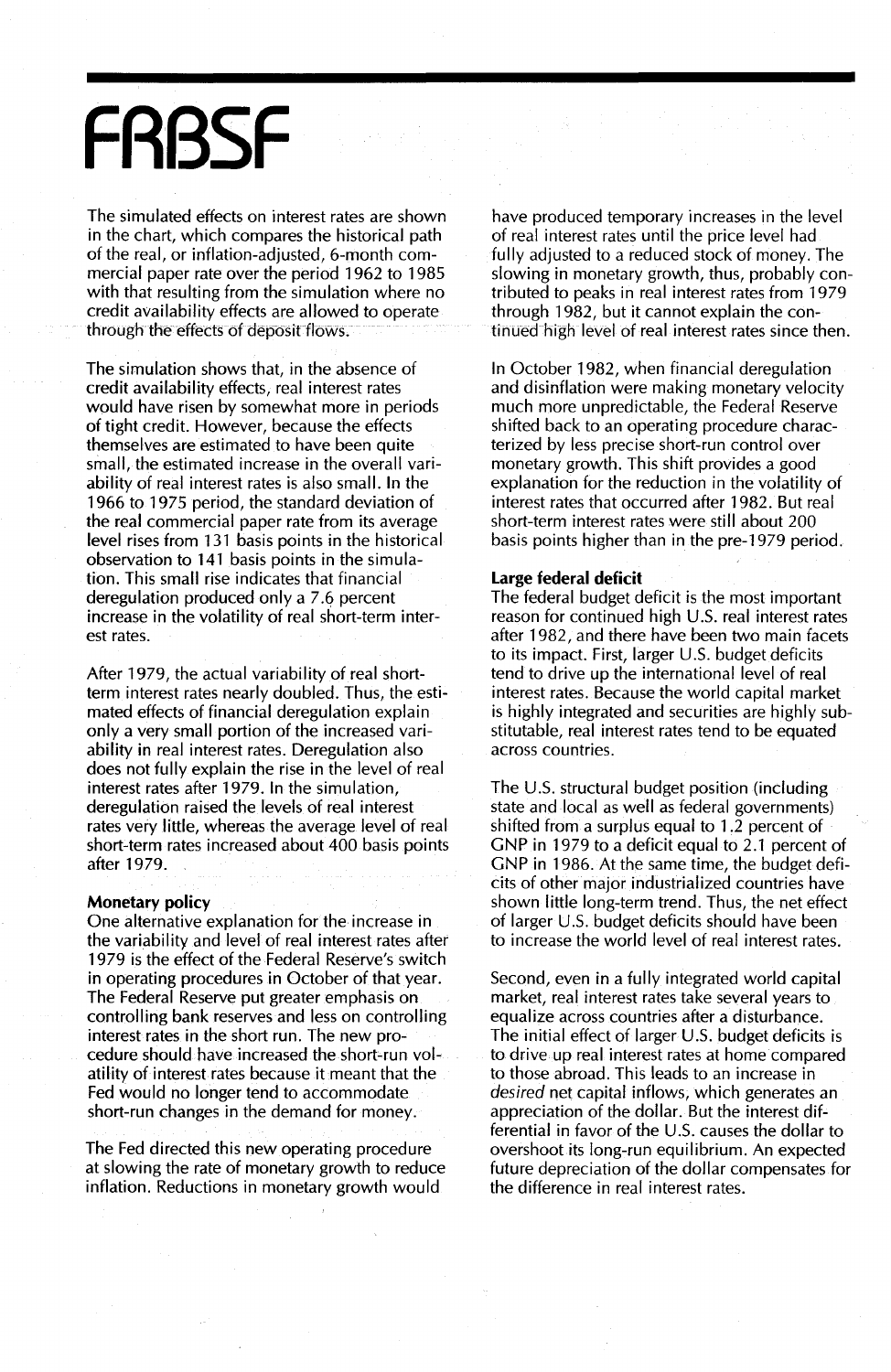

Deregulation Raises Interest Rate Variability Only Slightly

As the full effect of a dollar appreciation manifests itself in a change in the trade balance, and thus in *actual* capital flows, U.S. real interest rates then tend to fall back toward foreign levels. U.S. short-term real interest rates remained relatively high from 1982 through 1984, but have since dropped close to foreign real rates. This suggests that the equalization process is nearly complete.

The equalization process may be attenuated somewhat by the effects of a growing accumulation of debt to foreigners. As foreigners absorb more and more  $U.S.$  debt, they may require a larger differential in the rate of return over investments in their home countries. This would reduce the size of the net capital inflows occurring in response to the  $U.S.$  budget deficit and drive a wedge between U.S. and foreign real interest rates. Although the weight of the evidence suggests that such differentials are small and that the world capital market is indeed

highly integrated, the foreign accumulation of U.S. debt is occurring rapidly enough that this factor may be of some importance in holding up U.S. real rates.

#### Conclusion

The unusually high level and volatility of real interest rates after 1979 are best explained by a combination of factors. An econometric simulation indicates that financial deregulation contributed only slightly. By producing higher peak levels of interest rates in periods of tight credit, financial deregulation tended to raise both the average level and volatility of real rates, but our estimates show these effects to be quite small.

Of greater importance have been the effects of monetary policy. The heightened volatility of .interest rates from October 1979 to October 1982 was due basically to the Federal Reserve's shift in operating procedure that aimed at reducing inflation by slowing money growth. This procedure sought greater short-run control over bank reserves. When the Fed again changed its operating procedure in October 1982 toward less emphasis on controlling bank reserves in the short run, the volatility of interest rates fell significantly. Also, the Fed's disinflation policy could have generated higher real interest rates, but not for a prolonged period of time.

Real interest rates have been held at higher levels primarily by larger  $U.S.$  budget deficits. In an integrated world capital market, U.s. budget deficits drive up the world level of real interest rates. Since real interest rates take several years to equalize across countries after such a disturbance, U.S. real rates tend to rise by more than foreign rates for a while. Also, U.S. real interest rates may stabilize at a somewhat higher level than foreign rates if foreign investors require a higher relative return for their continued investment.

Adrian w. Throop

Opinions expressed in this newsletter do not necessarily reflect the views of the management of the Federal Reserve Bank of San Francisco, or of the Board of Governors of the Federal Reserve System. EditOrial comments may be addressed to the editor (Gregory Tong) orto the author .... Free copies of Federal Reserve publications can be obtained from the Public Information Department, Federal Reserve Bank of San Francisco P.O. Box 7702 San Francisco 94120. Phone (415) 974-2246.